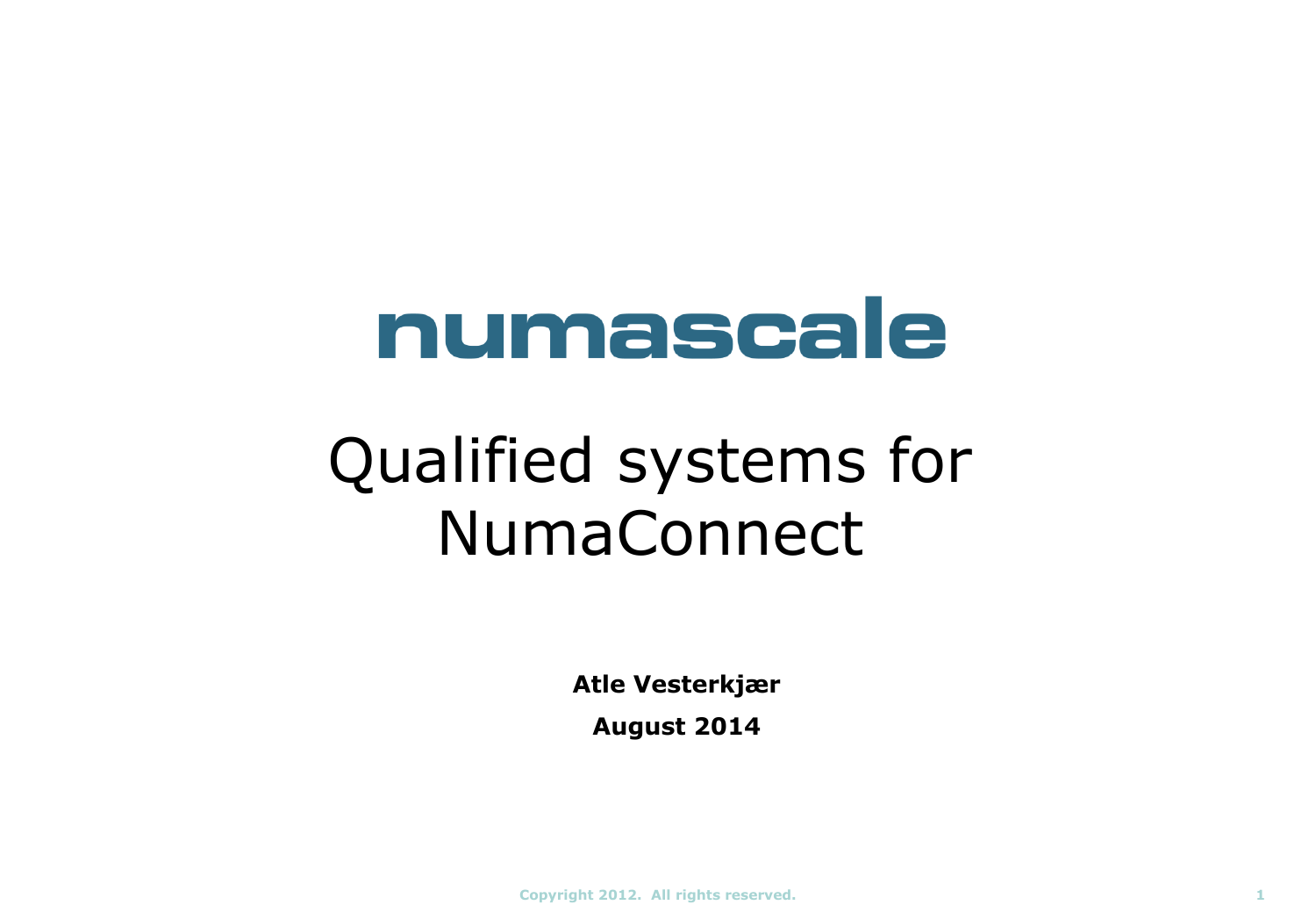



*We currently have three servers who are tested and qualified with NumaConnect*

*IBM System x3755 M3*

*Supermicro* 

– *A+ Server 1042G-LT*

*Dell Poweredge R815*



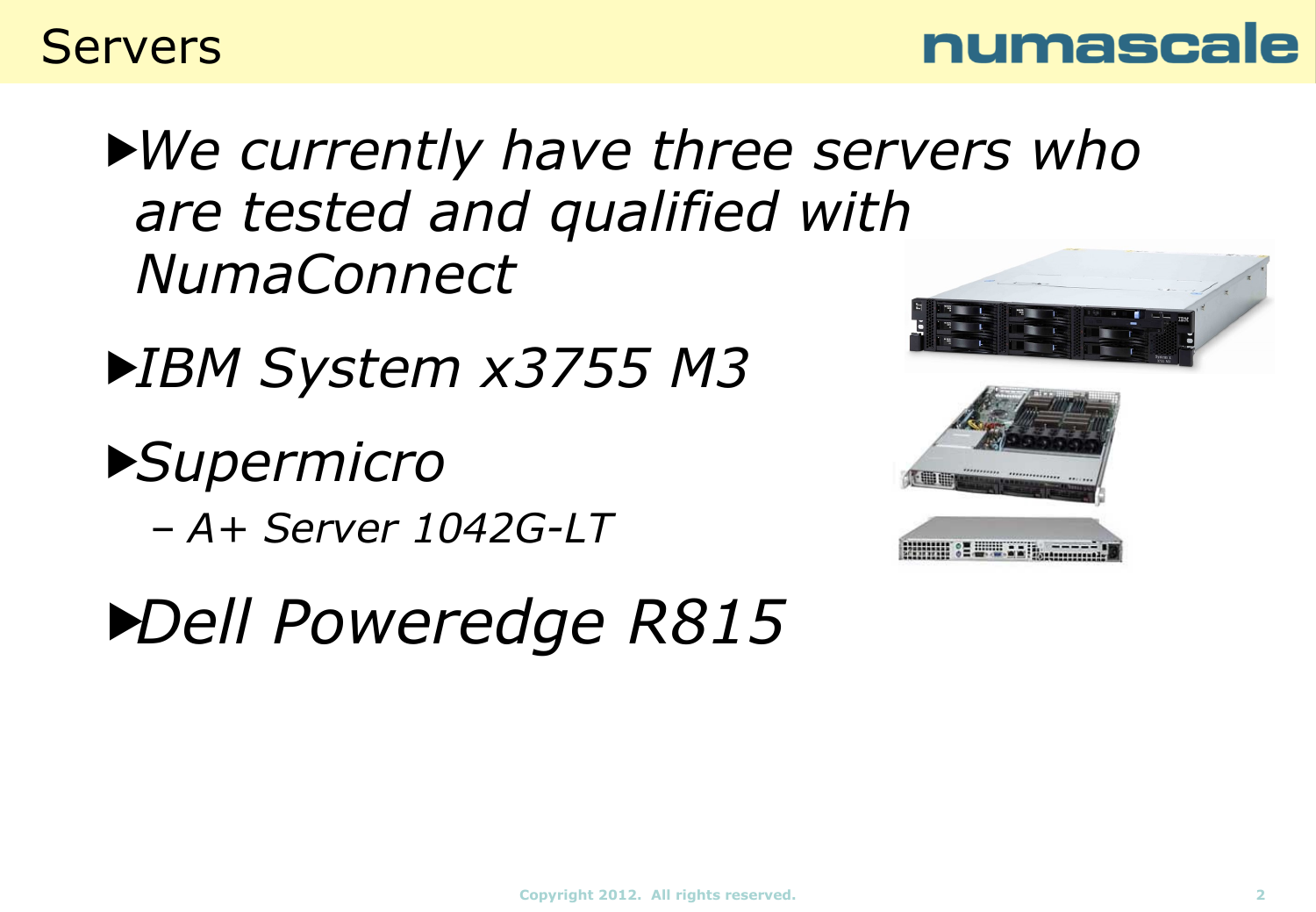#### Pickup module for IBM x3755 M3 numascale

#### ▶IBM System x3755 M3 uses the N323 card with pickupmodule



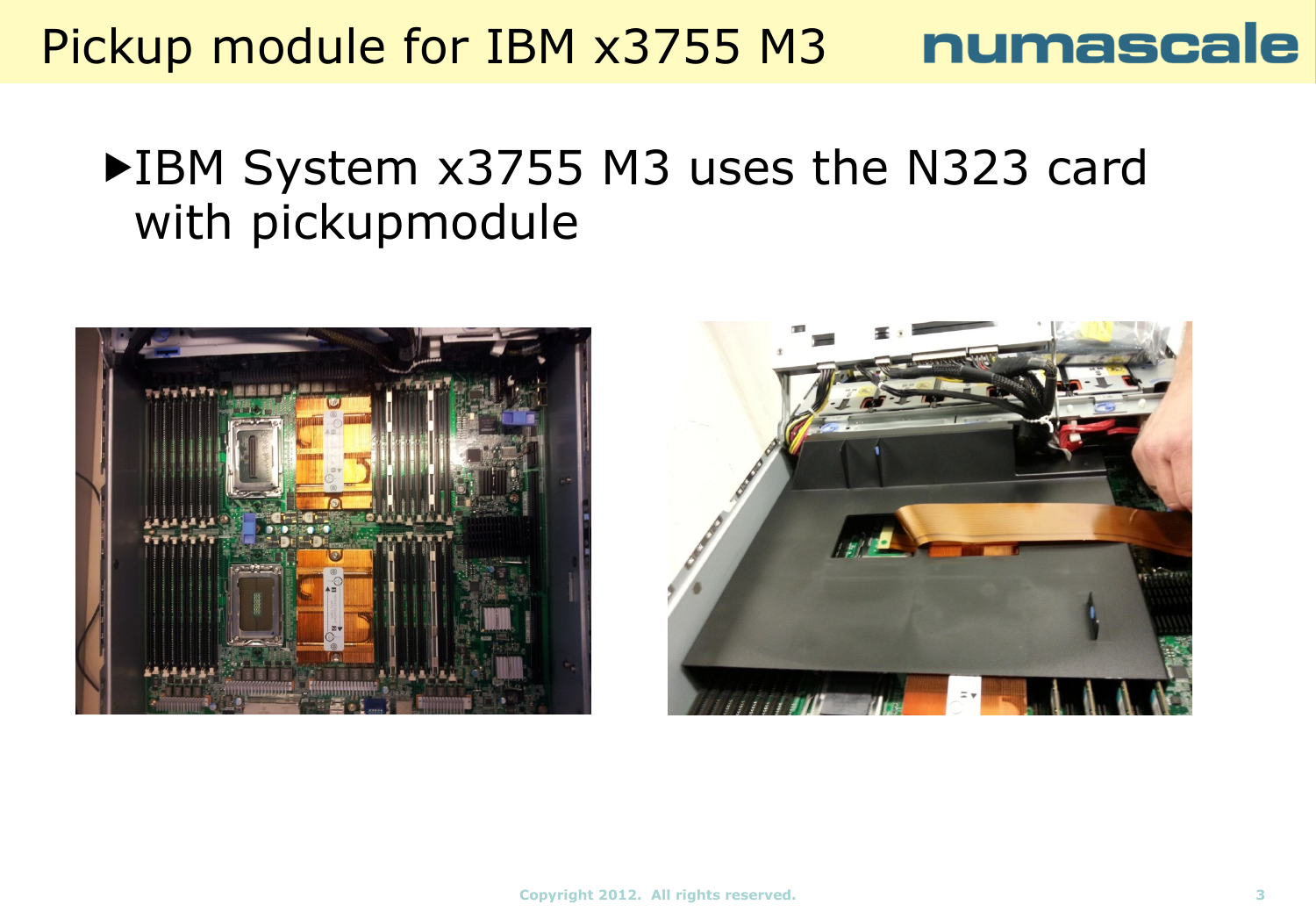Pickup module for *Dell Poweredge R815*

- ▶NumaConnect N323 card, installed in Riser #2
- ▶ Pickup-module kit for Dell R815 (two pickup modules, one small and one large flex cable)
- A Numascale shared memory system with Dell PowerEdge R815 servers can have a maximum of two CPUs per server.
- ▶ A customized BIOS from Dell is used
- A Numascale shared memory system with Dell PowerEdge R815 restricts Riser #1 to be the only active riser with PCIEx signals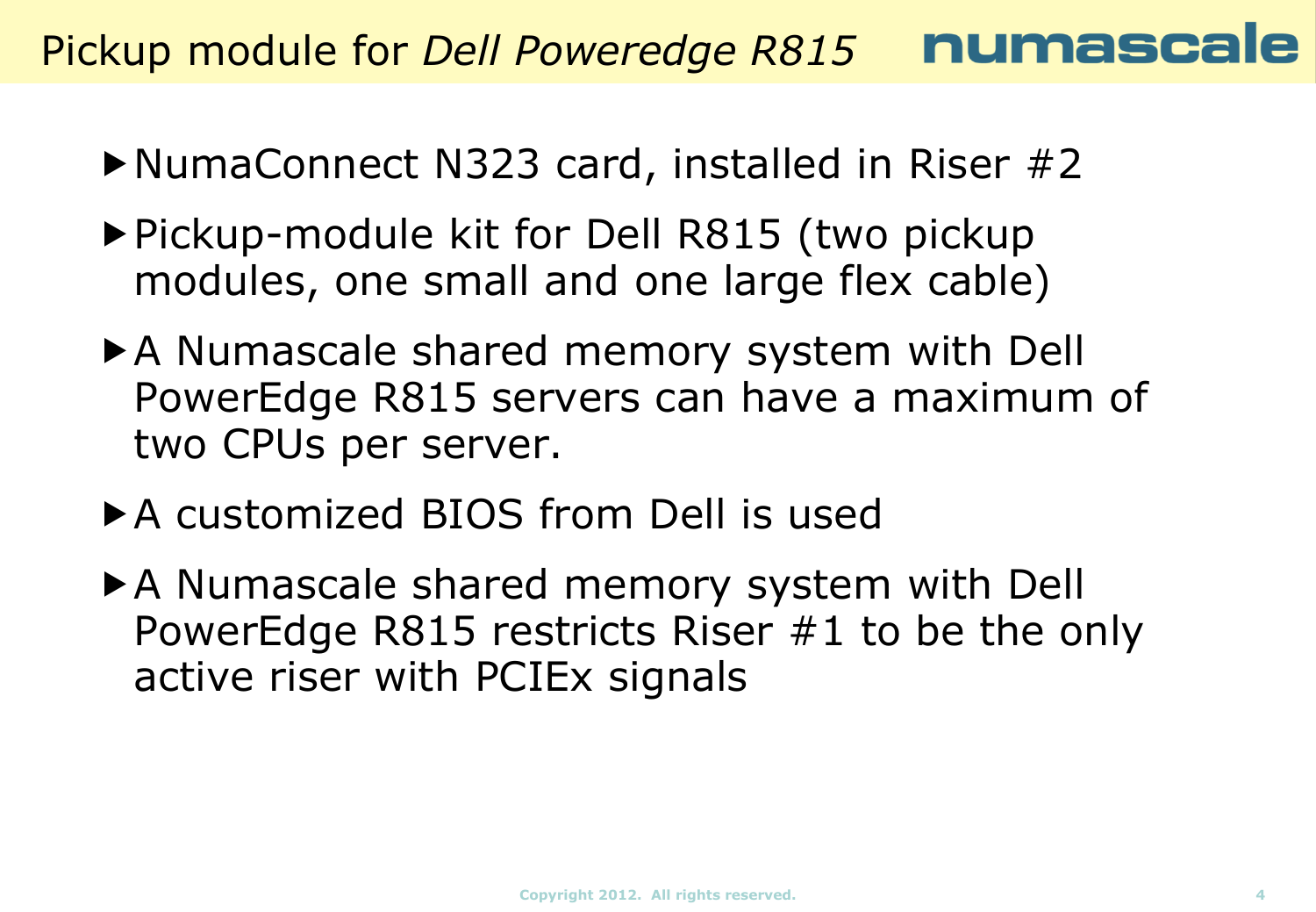## Pickup module for IBM x3755 M3 numascale

▶IBM System x3755 M3, cable from pickup module connected to N323 card, which itself resides in a PCIEx slot:

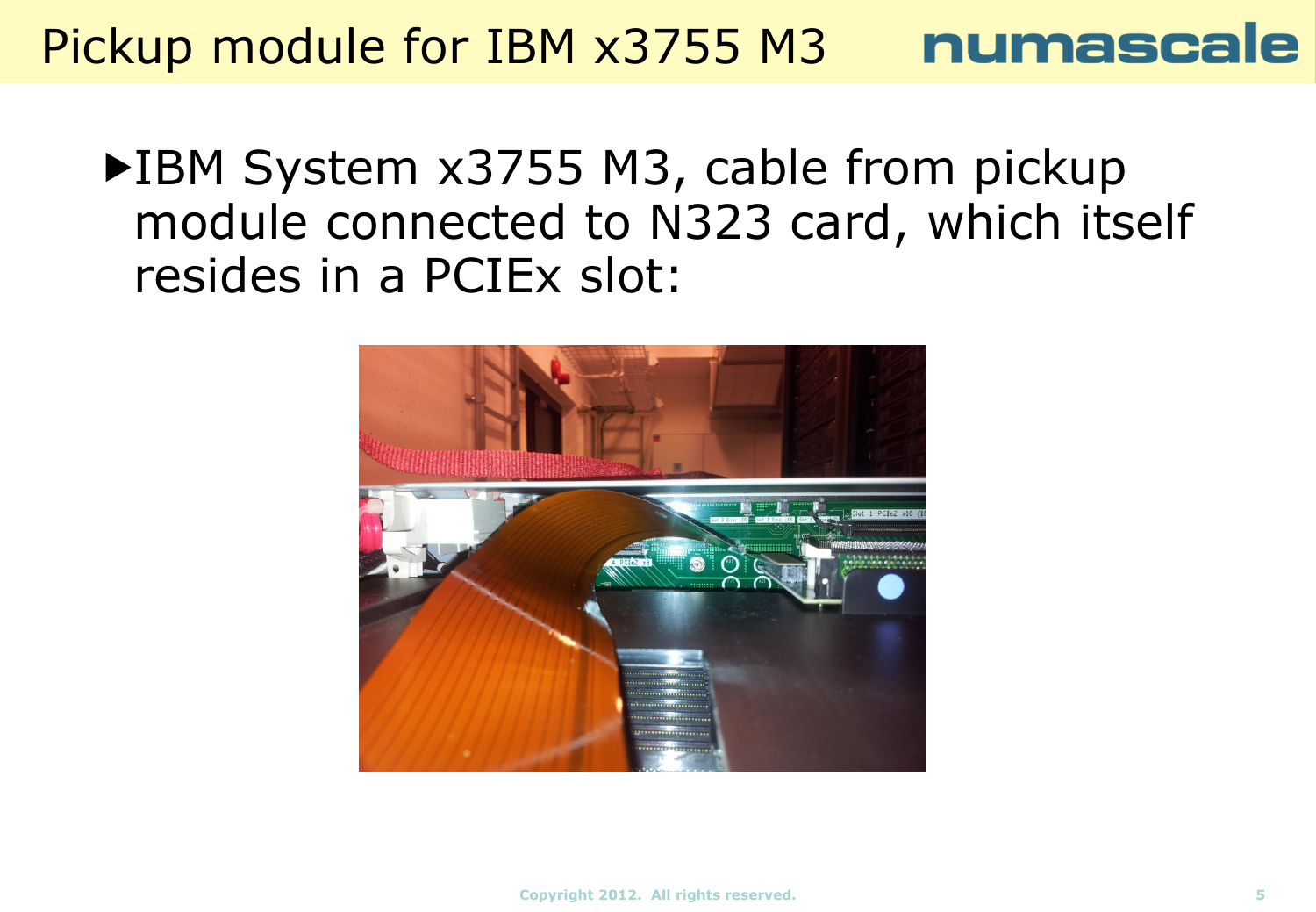## HTX card for Supermicro 1042G

#### ▶ Supermicro 1042G-LTF uses the N313 card, which plugs into the HTX slot

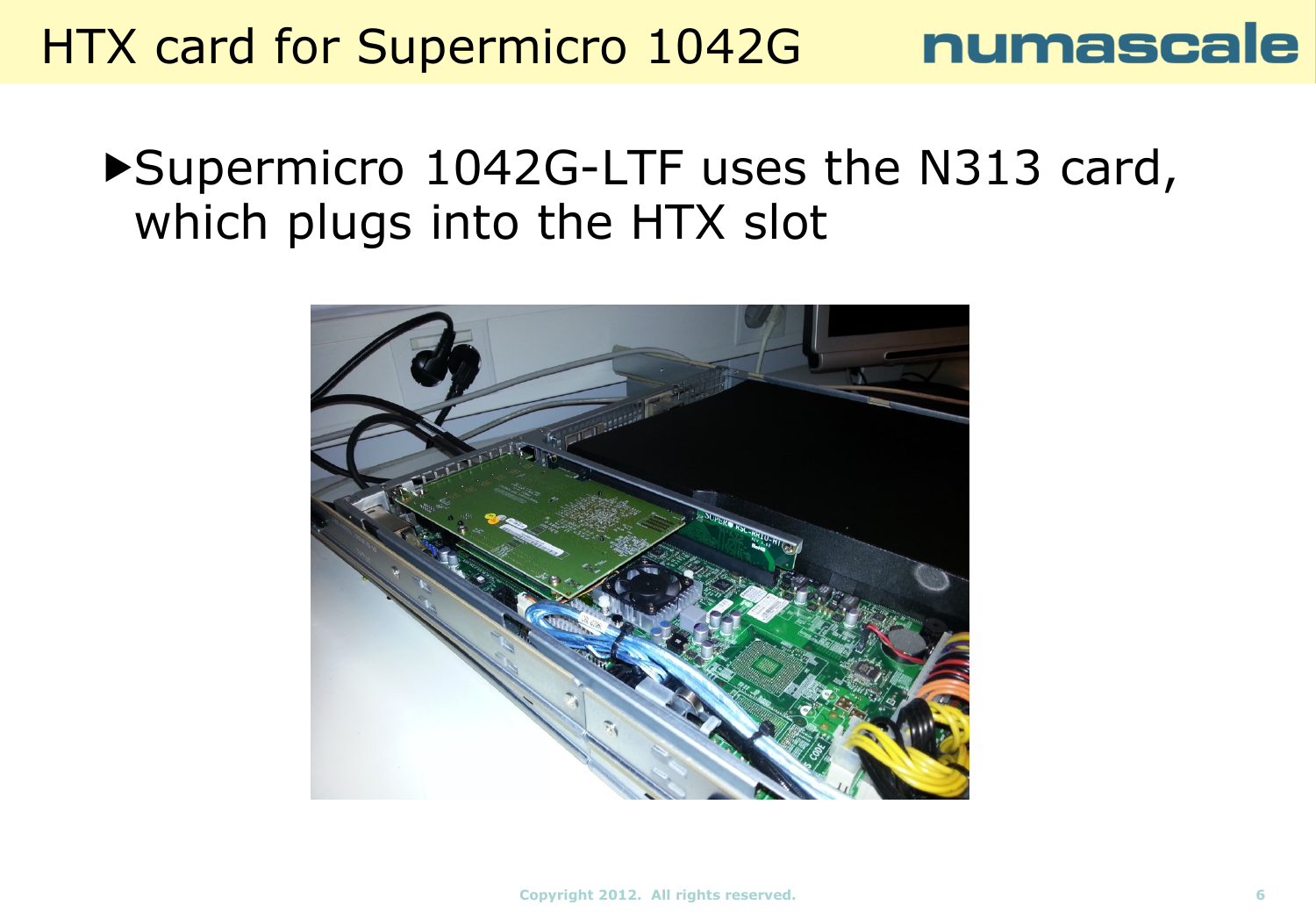

#### $\blacktriangleright$ NumaConnect are compatible with the following CPUs

- AMD Opteron 61xx series ("Magny-Cours")
- AMD Opteron 63xx series ("Abu Dhabi")

The AMD Opteron 62xx series have an issue which makes it incompatible with NumaConnect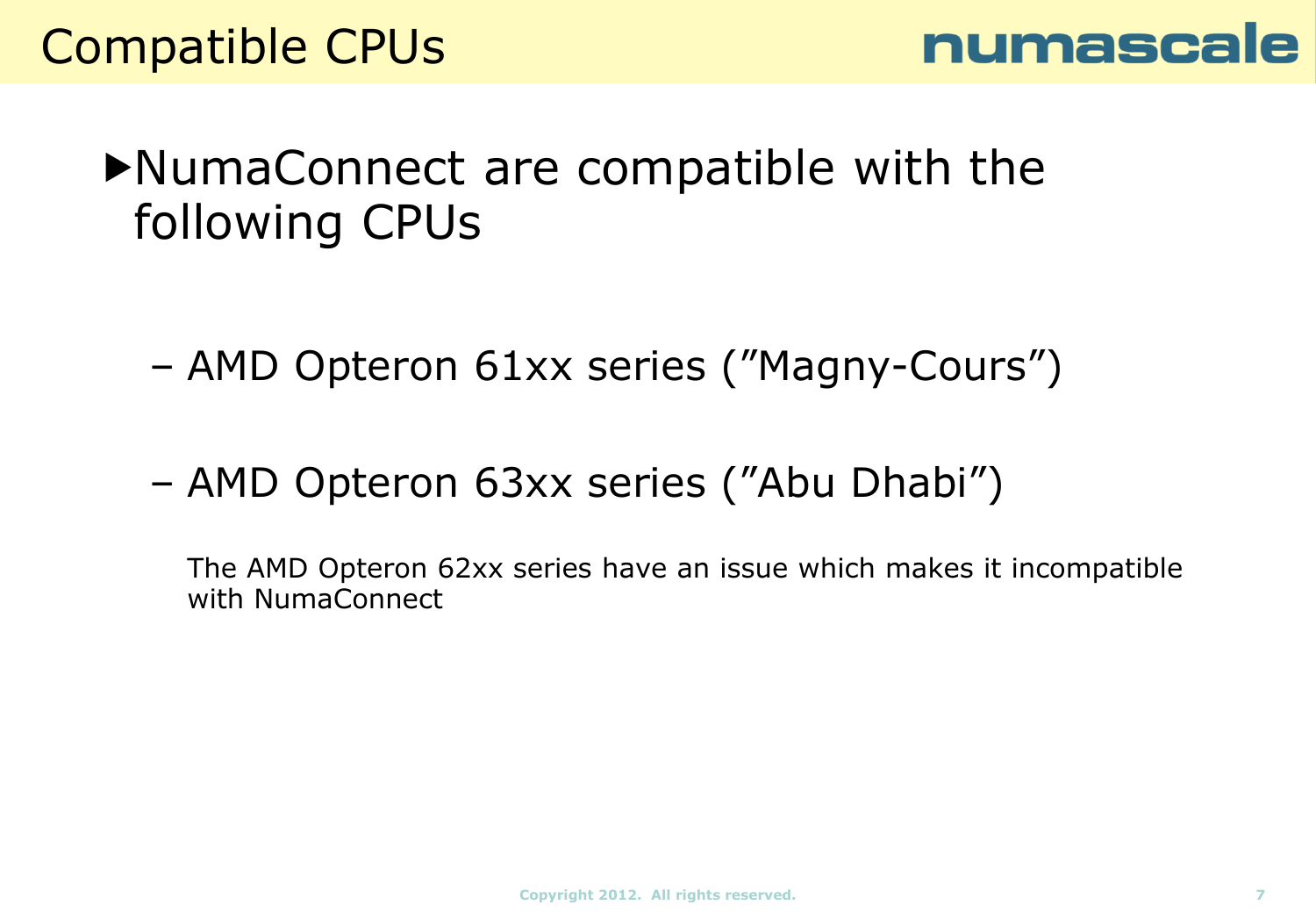▶ Using Socket G34 CPUs, we can support a maximum of 3 CPUs in a system

▶ The NumaChip counts as one "CPU ID", each G34 CPU counts as two, and the maximum allowed is eight

▶ For the systems with pickupmodule, one socket is occupied for the module itself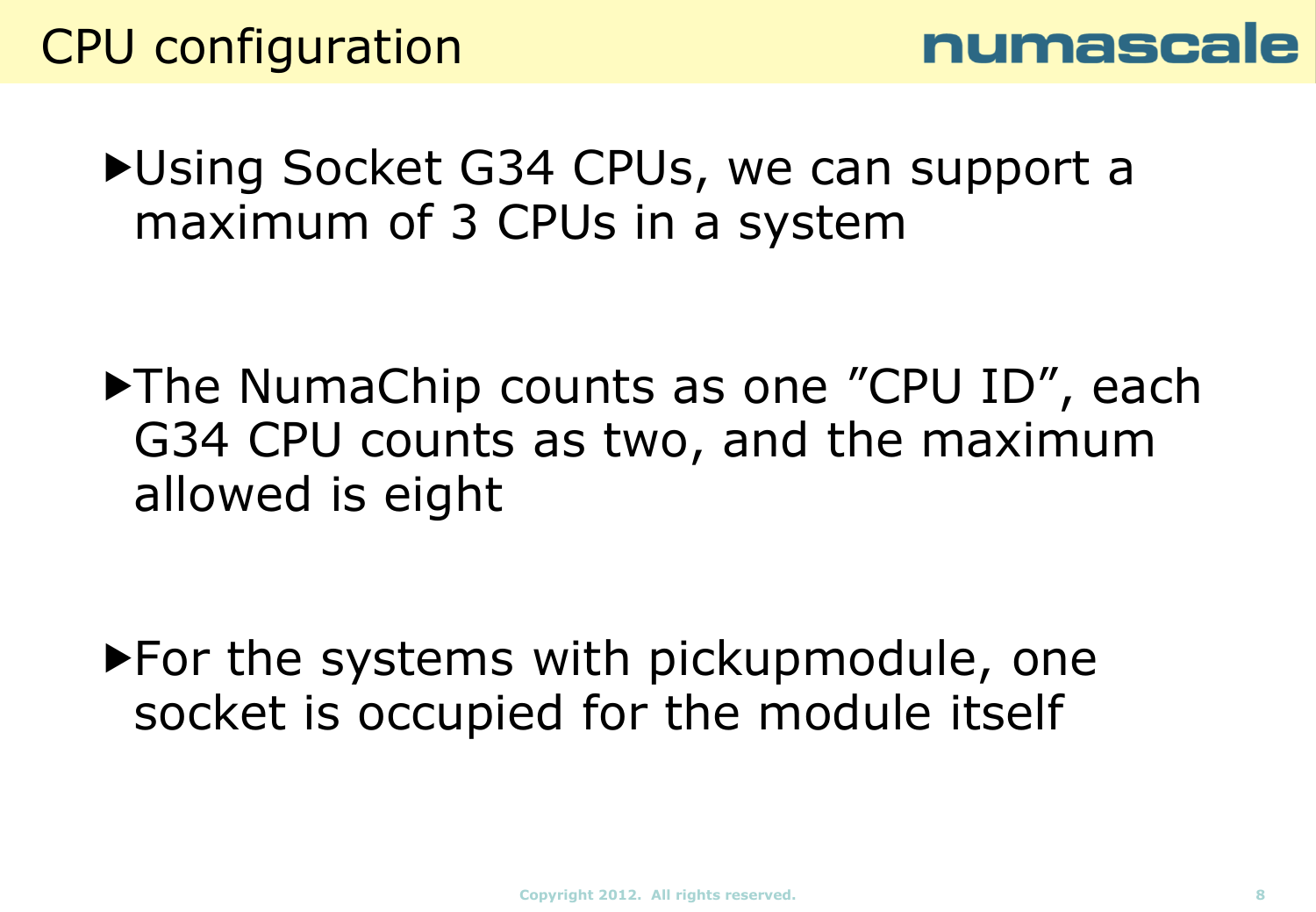

- ▶The NumaChip can utilize a maximum of 240GB of memory in each server, see [http://www.numascale.com/numa\\_pdfs/Num](http://www.numascale.com/numa_pdfs/NumaConnect-1D.pdf) [aConnect-1D.pdf](http://www.numascale.com/numa_pdfs/NumaConnect-1D.pdf)
- The memory should be distributed as evenly as possible on each socket for optimal utilization of the total memory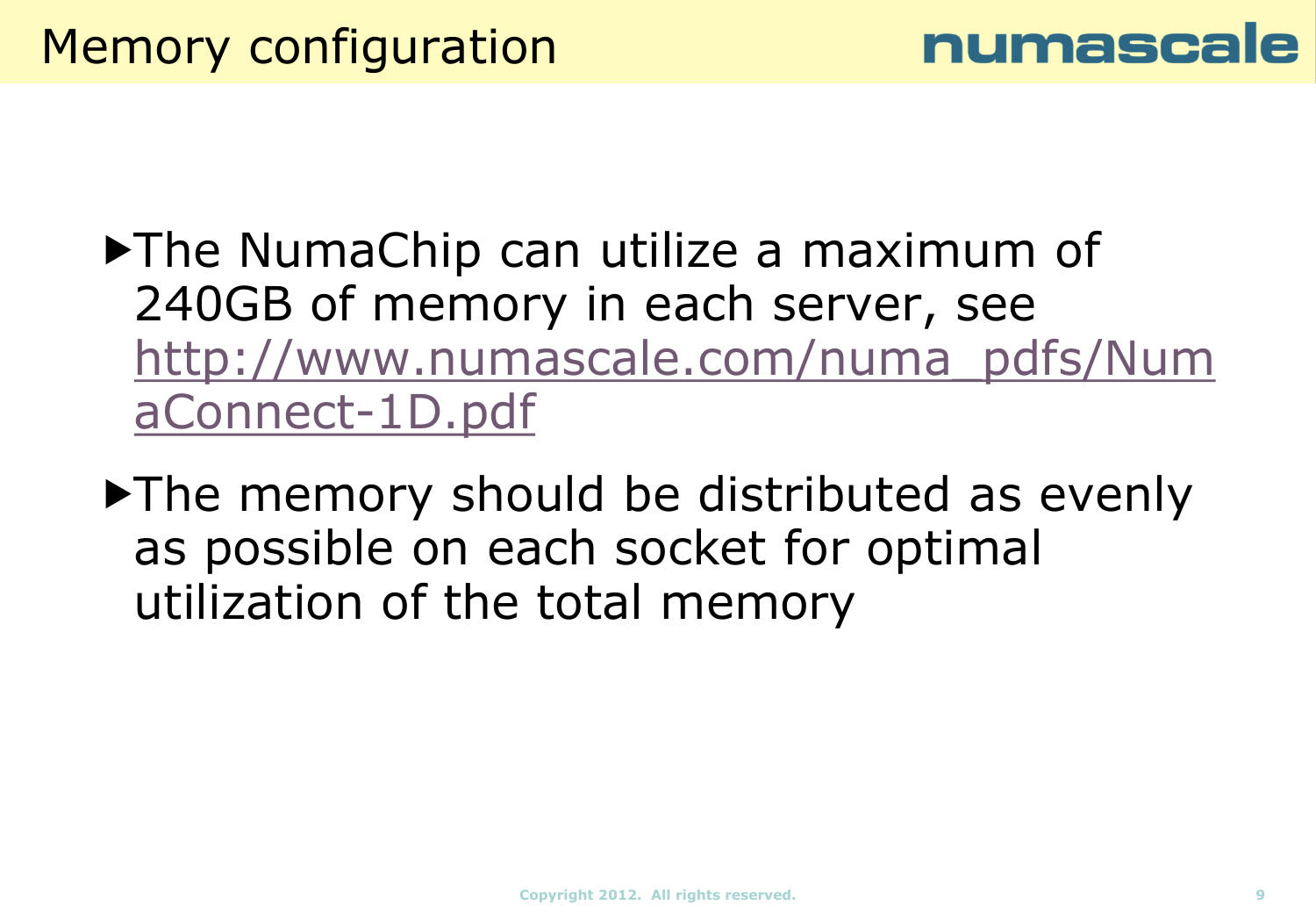

Numascale provides a hardware install manual for each of these systems, including installation recommendations like BIOS settings etc.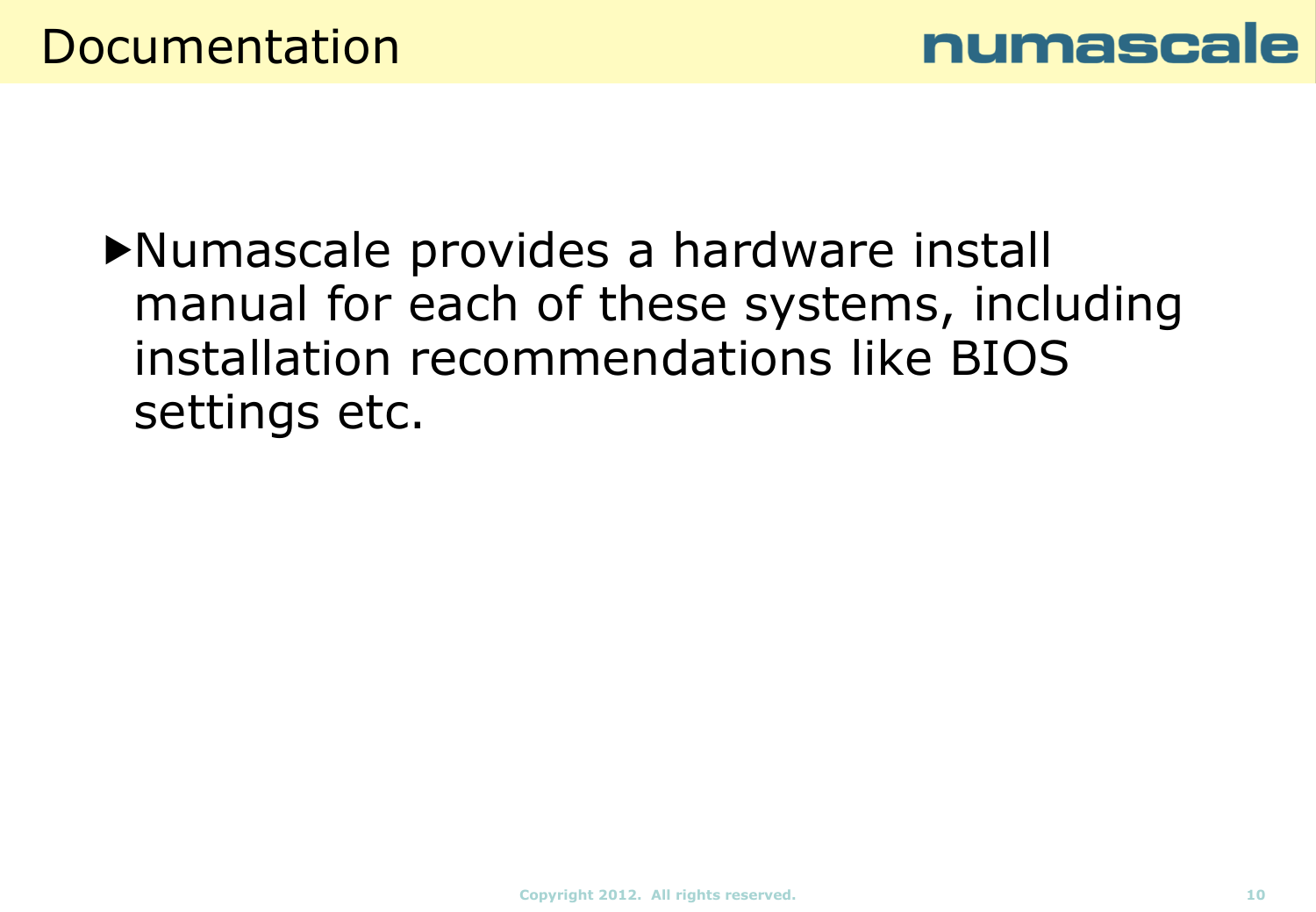

## **IBM System x3755 M3, 2U rack server**

- Supports two or three 6380 CPUs
- Supports N323-xx NumaConnect card with pickup module
- 1 Free PCI Express slots

## **Supermicro 1042G-LTF+, 1U rack server (with HTX slot)**

- Supports two or three 63xx CPUs
- Supports N313-xx NumaConnect card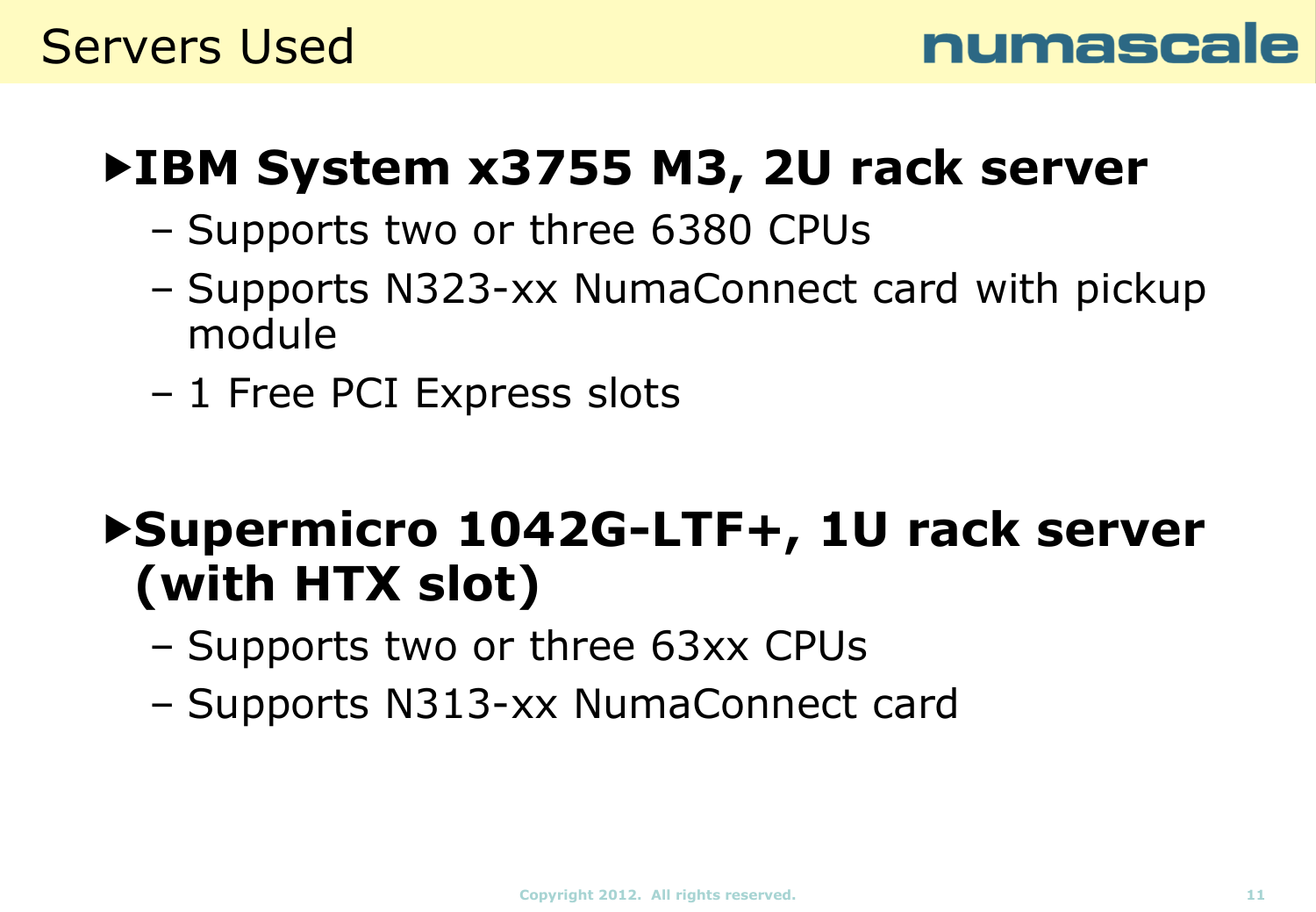

#### **Supermicro 2U**

- We are working with Supermicro to build a 2U machine with the same motherboard as the 1042G-LTF+
- Supports N313 NumaConnect card
- Up to 3 63xx CPUs
- 1-2 PCIExpress slots

#### **Dell Poweredge R815**

- 61xx CPUs qualified
- Qualification for 63xx CPUs in progress
- Supports up to 2 CPUs
- Supports N323 NumaConnect card and pickup module
- PCIExpress slots